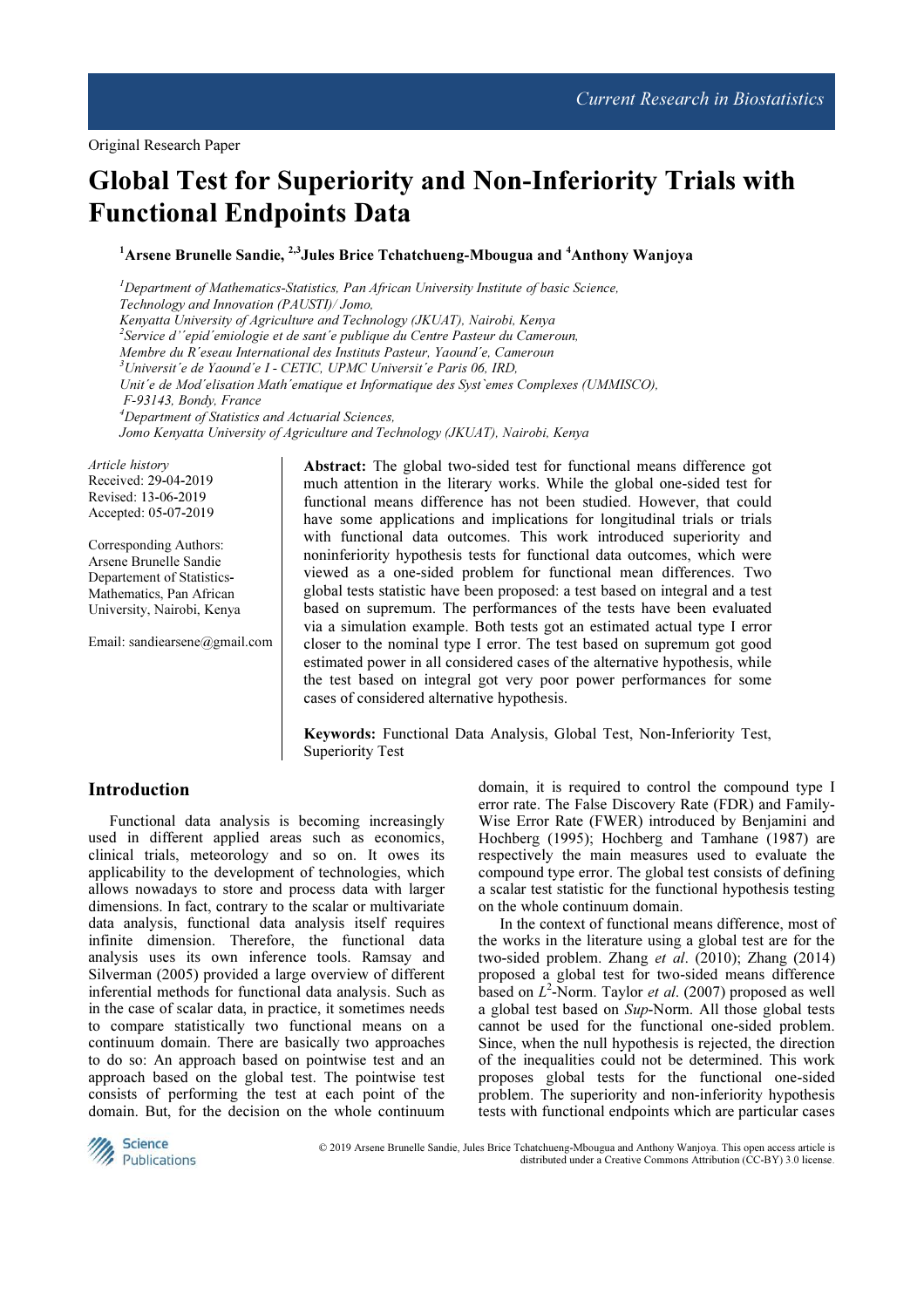of one-sided problems are introduced. This works can lead to some considerations for the design and the interpretation of some clinical trials. For example, in the non-inferiority or superiority longitudinal trials the hypothesis testing is generally performed after a fixed period of time which is generally the end of the follow-up period. However, these longitudinal data can be converted into functional data on the continuum follow-up period and then get a decision about superiority or non-inferiority not only at the end of the follow-up period but on the whole domain. That will allow more flexibility in the interpretation of the results of the hypothesis testing.

The Monte-Carlo simulations methods are used for the assessment of the performances of the proposed tests for a one-sided problem in functional mean differences through a simulation example. The actual type I error rate and statistical power are therefore evaluated.

## Methods

## Formulation of Superiority and Non-Inferiority Hypothesis Test for Functional Data Outcomes

Non-inferiority and superiority test with binary, continuous and survival outcomes have been commonly used in clinical trials. They got much attention and many works of literature and technical reports were dedicated to it Food and Dug Administration (2016); Committee for Proprietary Medicinal Products (2000).

While, the same cannot be said for the functional outcomes, which are rarely considered in clinical trials. However, this latter could have some relevant applications. For example, let's consider a longitudinal trial with multiple outcomes, where the purpose is the comparison of an experimental treatment to placebo or reference. Generally, the multiple outcomes data are collected on a discrete grid time points up to a fixed period of time. Then, the test (superiority or noninferiority) is performed with the data at the end of the follow-up period. The data collected before the end of the period are then useless for the test, however, the data can be modeled in the setting of functional data analysis by converting the data observed on the discrete grid into curves or functions on the whole continuum domain. Methods such as local polynomial kernel smoothing, P-spline, regression and smoothing splines, etc described in Ramsay and Silverman (2005) can be used for the purpose.

Let's assume we are interested in longitudinal trial with a continuous endpoint, let's  $X_1$  and  $X_2$  the endpoints for control and experimental treatment respectively which are each observed on a discrete grid point  $\{t_1, \ldots, t_m\}$ . Denoting  $\mu_1$  and  $\mu_2$  the true and unknown means for  $X_1$  and  $X_2$  at the point tm, the superiority or non-inferiority is generally performed at  $t_m$ , by testing the hypothesis:

$$
\begin{cases} H_0: \mu_1 \le \mu_2 \\ H_1: \mu_1 > \mu_2 \end{cases} \tag{1}
$$

and:

$$
\begin{cases} H_0: \mu_1 \le \mu_2 - \Delta_c \\ H_1: \mu_1 > \mu_2 - \Delta_c \end{cases}
$$
 (2)

where,  $\Delta_c$  is the non-inferiority margin for the continuous endpoints,  $\Delta_c$ >0. The idea of functional data analysis is to model scalar random variables  $X_1$  and  $X_2$ defined on the discrete grid  $\{t_1, \ldots, t_m\}$  by functional random variables  $F_1$  and  $F_2$  respectively defined on the continuum  $D = [t_1, t_m]$ , with true and unknown mean functions  $f_1$  and  $f_2$  respectively, co-variance matrix  $\gamma_1$ and  $\gamma_2$  respectively. Then, instead of superiority hypothesis test in 1(respectively non-inferiority hypothesis test in 2) at the point  $t_m$ , one may be interested on the superiority (respectively the noninferiority) on the whole continuum domain D. The functional superiority hypothesis test on D(respectively functional non-inferiority hypothesis test on  $D$ ) are then formulated by:

$$
\begin{cases}\nH_0: f_1 \le f_2 \text{ on } D \\
H_1: f_1 > f_2 \text{ on a subset } D^* \text{ of } D\n\end{cases} \tag{3}
$$

and:

$$
\begin{cases}\nH_0: f_1 \le f_2 - \Delta_f \text{ on } D \\
H_1: f_1 > f_2 - \Delta_f \text{ on a subset } D^* \text{ of } D\n\end{cases}
$$
\n(4)

where,  $\Delta_f$  is the non-inferiority margin for functional outcomes, it is defined such that  $\Delta f(t) > 0$ , for all  $t \in D$ . The inequality of two functions on  $D$  is the usual definition of inequality of functions, that is  $f_1 \leq f_2$  on D when for all x in D,  $f(x) \le f_2(x)$ . The functional superiority and noninferiority hypothesis tests in equations 3 and 4 is regarded as one-sided problem for functional means difference. For functional hypothesis, there are basically two approaches, an approach based on pointwise test such as in Xu et al. (2018), Sun et al. (2015) and Cox and Lee (2007) and a global approach which provide a single summarized for the testing on the whole continuum domain. In the framework of two-sided problem there are global statistic test which have been proposed generally based on a norm such as in Zhang et al. (2010); Zhang (2014) based on  $L^2$ -norm or Taylor et al. (2007) based on Sup-norm. Such methods cannot be applied for one-sided hypothesis test, since that could not allow to know the direction of the inequality when the null hypothesis is rejected.

#### Proposed Global Test Statistics

Denoting by  $\hat{f}_1$  and  $\hat{f}_2$  the functional mean estimates of  $f_1$  and  $f_2$  respectively and assuming that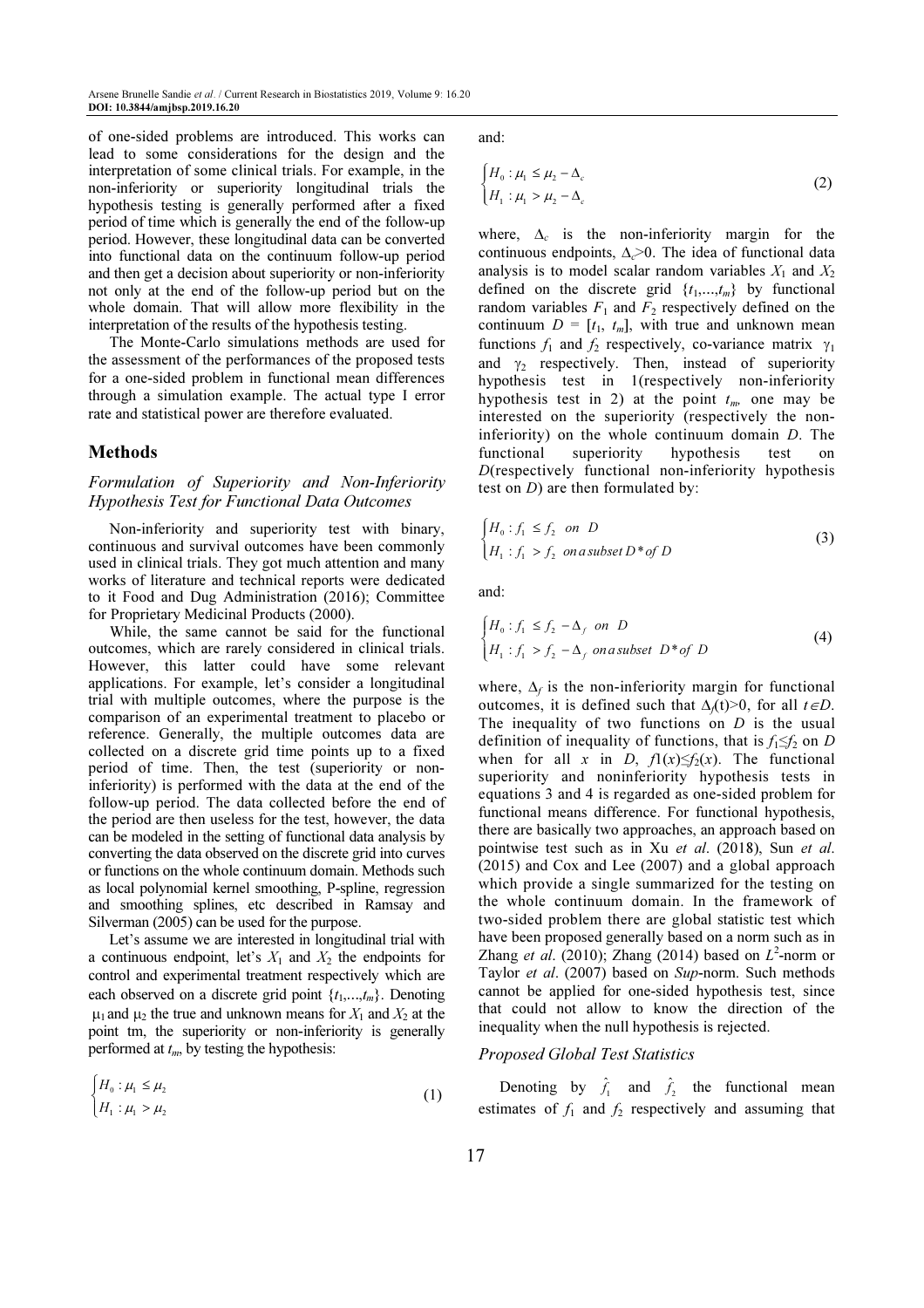there are positive and integrable on  $D$ , let's define the test following statistic:

$$
G = \int_{D} \left( \hat{f}_1 \left( t \right) - \hat{f}_2 \left( t \right) \right) dt \tag{5}
$$

On the null hypothesis, the statistic  $G$  would be smaller, while on the alternative, it would be larger. The non-parametric bootstrap method which is freeassumption can be used to estimate the distribution of the test statistic G on the null hypothesis  $H_0'$ . Then, denoting by  $\alpha$  the nominal type 1 error, the null hypothesis is rejected when  $G>G_{1-\alpha}$ , where  $G_{1-\alpha}$  is the  $(1-\alpha)$ -quantile estimate of the distribution of the statistic G. Similarly to Taylor *et al.* (2007), one may define a global test based on supremum, then let's consider the following statistic:

$$
S = \text{Sup}_D \left( \hat{f}_1 - \hat{f}_2 \right) \tag{6}
$$

Similarly to test statistic  $G$ , the statistic  $G$  would be smaller, while on the alternative, it would be larger. In this case, the null hypothesis is rejected when  $S > S_{1-\alpha}$ , where  $S_{1-\alpha}$  is the  $(1-\alpha)$ -quantile estimate of the distribution of the statistic S, which also can be determined using non-parametric bootstrap estimate method. Let's assume there is given two functional data set  $F_1$  and  $F_2$  with sample sizes  $n_1$  and  $n_2$ , following description steps are used to determine  $G_{1-\alpha}$  and  $S_{1-\alpha}$ .

- 1. From original pair of data set  $F_1$  and  $F_2$ , make B random samples with replacement and with sizes  $n_1$ and  $n_2$  for each respectively, then get B pairs of sampled data
- 2. From the  $B$  pairs of sampled data, estimate statistics  $G_i$  or  $S_i$ ,  $i = 1...B$
- 3. Determine  $G_{1-\alpha}$  and  $S_{1-\alpha}$  by  $G_{B,1-\alpha}^*$  and  $S_{B,1-\alpha}^*$ respectively such that

$$
\frac{1}{B} \text{card} \{ j \in \{1, ..., B\}, G_j \le G_{B,1-a}^* \} \approx 1 - a
$$
 and  

$$
\frac{1}{B} \text{card} \{ j \in \{1, ..., B\}, S_j \le S_{B,1-a}^* \} \approx 1 - \alpha
$$

## Simulations

#### Simulations Settings

The performances of the proposed methods are done trough Monte-Carlo simulations method. Actual type I error rate and statistical power are evaluated according to the sample sizes. In all simulations, with consider equal sample sizes  $n_1 = n_2 = n$ , where  $n_1$  and  $n_2$  are the sample sizes of groups 1 and 2 respectively, then three cases were considered:  $n = 30$ (small),  $n = 100$ (medium) and  $n =$ 1000(large). The continuum domain considered was  $D =$ [0,24]. In the evaluation of type I error rate, data were simulated on the null hypothesis, in this case, it was considered the common function mean for example  $f_1 = f_2$  =  $30t^2+17$ , represented in the Fig. 1. The statistical power was evaluated with the data drawn on the alternative hypothesis, three cases represented in the Fig. 2 were considered:

- Case 1:  $D^* = D$ , the function  $f_1$  was greater than  $f_2$ on the whole domain D. Therefore, it was considered  $f_1 = 30t^2 + 1000$  and  $f_2 = 30t^2 + 1$
- Case 2:  $D^*$ ⊂D, the function  $f_1$  was greater than  $f_2$ on the proper subset  $D^* = [12, 24]$  of  $D, f_1 = 30t^2$ and  $f_2 = 350t + 120$
- Case 3: D<sup>\*</sup>⊂D, the function  $f_1$  was greater than  $f_2$ on the proper subset  $D^* = [22, 24]$  of  $D, f_1 = 30t^2$ and  $f_2 = 650t + 220$

In all simulations, the nominal type I error was  $a =$ 5%, the co-variance matrix function were assumed equal  $(\gamma_1 = \gamma_2 = \gamma)$ , it was considered correlated data, such that data at two closer points were more correlated than data at two distant points,  $\gamma(t, s) = 80^2 exp(-0.5(t-s)^2)$ . Following are the Monte-Carlo simulations steps for the estimation of type I error and power:

- 1. Simulate a pair  $F_1$  and  $F_2$  of functional data with equal sample size  $n$  on the domain  $D$ , with equal covariance function g and functional means  $f_1$  and  $f_2$ respectively such that null hypothesis is satisfied for the type I error estimation (such that the alternative is satisfied for the power estimation)
- 2. From the pair of sample  $F_1$  and  $F_2$ , estimated the statistic G and S respectively in the Equation 5 and 6. The bootstrap procedure described in 2.2 is used to get the quantiles  $G_{1-a}$  and  $S_{1-a}$  of the distribution of the statistics G and S respectively. Then, reject the null hypothesis hypothesis if  $G>G_{1-a}$  or  $S>S_{1-a}$
- 3. Repeat 1 and 2  $N$  times and get  $N$  test decisions  $G^{i} > G_{1, \alpha}^{i}$  or  $S^{i} > S_{1, \alpha}^{i}$ ,  $i = 1,..., N$
- 4. The type I error is then estimated by:  $\hat{a} = \sum_{i=1}^{N} 1_{G^{i} > G^{i}_{1-\alpha}}$  or  $\hat{a} = \sum_{i=1}^{N} 1_{S^{i} > S^{i}_{1-\alpha}}$ .  $\hat{a} = \sum_{i=1}^{N} \mathbf{1}_{G' > G'_{1-a}}$  or  $\hat{a} = \sum_{i=1}^{N} \mathbf{1}_{S' > S'_{1-a}}$ . The power is estimated with the same formulas, but with data generated on the alternative hypothesis at step 1

The number of bootstrap replication was  $B = 1000$  and the number of replicated samples was  $N = 10000$ . The R software programming language Team (2016) has been used to conduct all the simulations and codes are accessible in a separate file. However, the packages fda by Ramsay et  $al.$  (2018) and mythorm by Genz *et al.* (2018) have been especially useful for the simulations and the manipulations of functional process data. The programming codes can be provided on the demand of the user.

#### Simulations Results

The type I error rate and statistical power estimates are summarized in the Table 1 and 2 respectively. The two global tests with small sample sizes would be somehow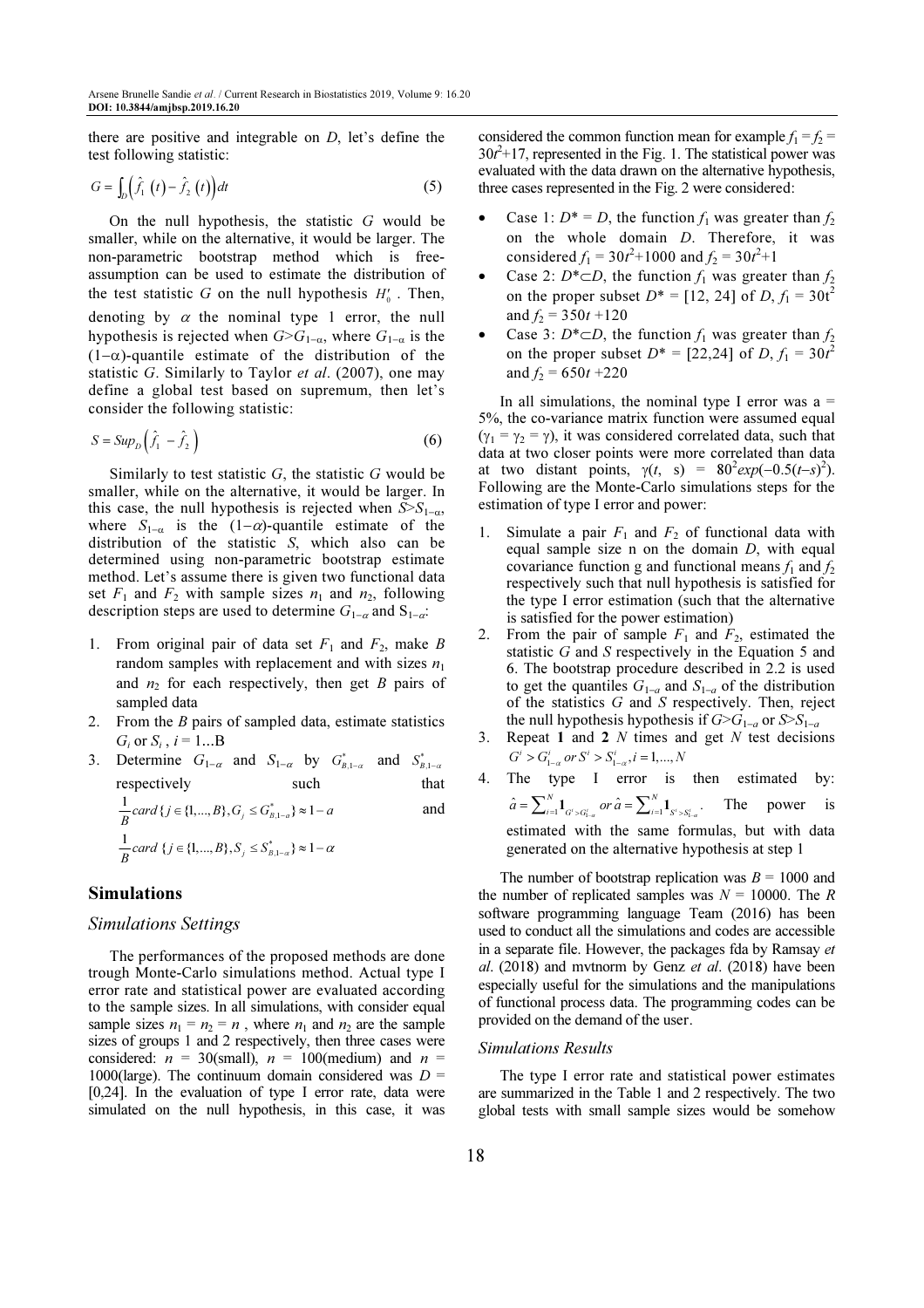liberal as the actual type I error in this case is about 6% and 6:5% for the G and S test statistics respectively. However, as the sample sizes get larger, the actual type I error estimated gets closer to the fixed nominal type I error 5%.

The power was estimated considering some cases of the alternative hypothesis. Based on the considered example of functional means on the alternative hypothesis, the S statistic test got good performances with a power equal to 100% whatever the sample sizes. While the G test statistics got good performances in the cases where  $D^* = D$  and  $D^* = [12, 24]$  and very poor performances when the length of D\* is smaller.

Table 1: Estimation of the actual type I error rate according to the sample sizes for both proposed test statistics  $G$ and *S* respectively

|                    | Test statistic $G$ | Test statistic S |
|--------------------|--------------------|------------------|
| $n_N = n_R = 30$   | 0.062              | 0.065            |
| $n_N = n_R = 100$  | 0.055              | 0.06             |
| $n_N = n_R = 1000$ | 0.051              | 0.54             |

Table 2: Estimation of the statistical power according to the sample sizes and three different cases of the alternative hypothesis, for the both proposed test statistics  $G$  and  $S$  respectively

|                    | Test statistic G | Test statistic S |
|--------------------|------------------|------------------|
|                    | Case 1           |                  |
| $n_N = n_R = 30$   |                  |                  |
| $n_N = n_R = 100$  |                  |                  |
| $n_N = n_R = 1000$ |                  |                  |
|                    | Case 2           |                  |
| $n_N = n_R = 30$   | 1                |                  |
| $n_N = n_R = 100$  |                  |                  |
| $n_N = n_R = 1000$ |                  |                  |
|                    | Case 3           |                  |
| $n_N = n_R = 30$   | 0                |                  |
| $n_N = n_R = 100$  | 0                |                  |
| $n_N = n_R = 1000$ | 0                |                  |



Fig. 1: Functional mean used for samples replication for actual type I error estimation. The functional means  $f_1$  and  $f_2$  are such that the null hypothesis is satisfied and the boundary of the null hypothesis was considered  $f_1 = f_2$ 



Fig. 2: Functional means used for samples replication for power estimation. The functional means  $f_1$  and  $f_2$  are such that the alternative hypothesis is satisfied and three cases are considered